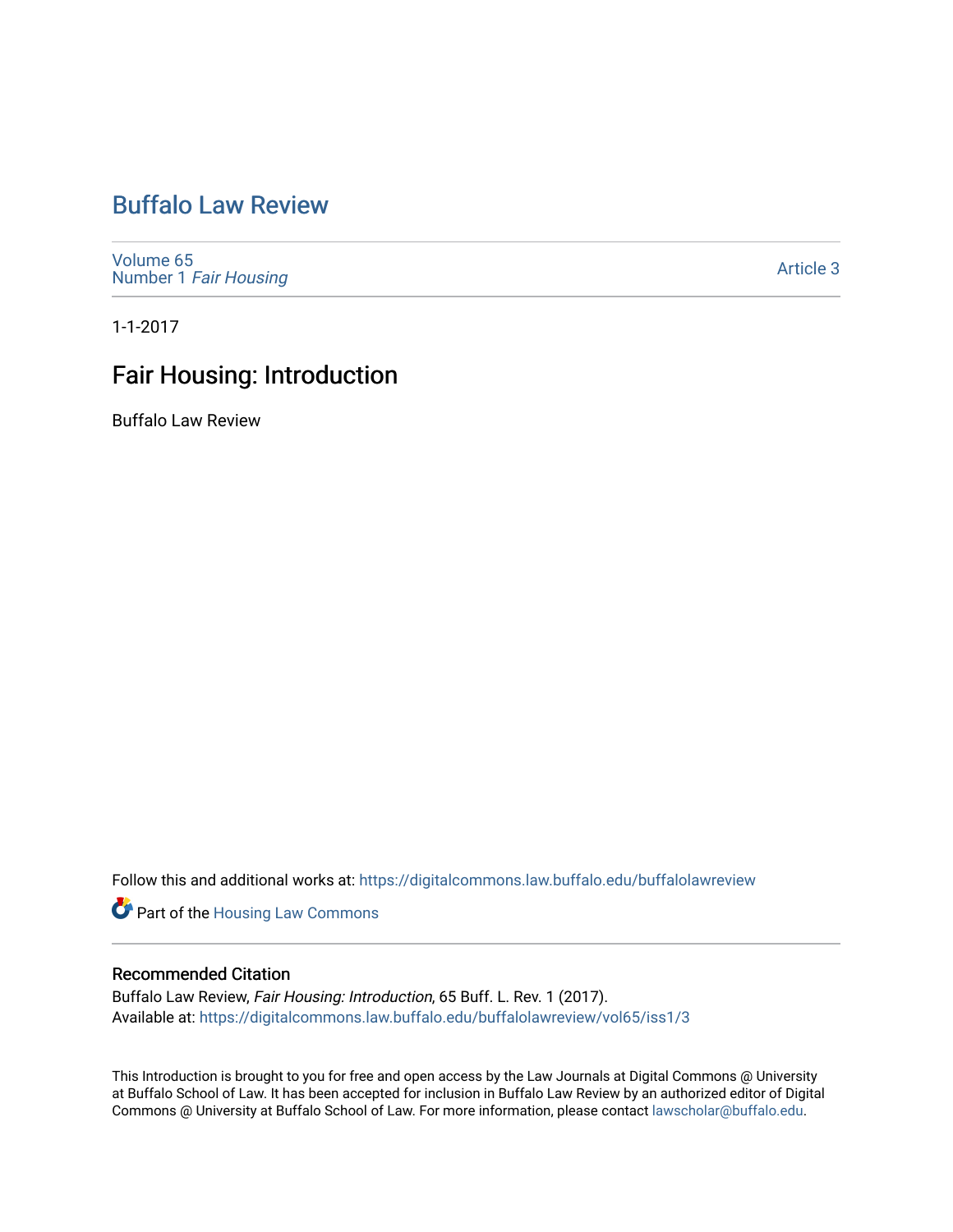# **BUFFALO LAW REVIEW**

VOLUME 65 JANUARY 2017 NUMBER 1

### **Fair Housing: Introduction**

 Home is the place where you live. Home may be a house, an apartment, a condominium, or more broadly, a neighborhood, a village, a city, or a region. It can include the on for recreation, or the parks you bring your children to. The three Articles and one Essay contained in this Issue center inequality, lack of affordability, and poor implementation of the Fair Housing Act have hampered access to housing, and school you attend, your place of work, the bike trails you ride on the idea that housing is a foundational element of society, one which all people deserve to freely choose. However, thereby have limited equal access to the institutions, opportunities, and culture that define the communities that people call home.

 themed Issue on fair housing. As discussed in the following pages, the concept of fair housing entails more than equal access to affordable housing units. As noted by David D. Troutt in the lead Article of this Issue, *Inclusion Imagined: Fair Housing as Metropolitan Equity*, housing determines central to promoting opportunity and redressing the legacy of segregation and discrimination.1 Troutt argues that the Supreme Court's decision in *Inclusive Communities*,2 and the Department of Housing and Urban Development's (HUD) further fair housing" suggest a broader scope of the Fair Volume 65 of the *Buffalo Law Review* begins with a access to schools, transportation, jobs, and other institutions most recent articulation of the requirement to "affirmatively

 1 David D. Troutt, *Inclusion Imagined: Fair Housing as Metropolitan Equity*, 65 BUFF. L. REV. 5 (2017).

 2. Tex. Dep't of Hous. & Cmty Affairs v. Inclusive Cmtys. Project, Inc., 135 S. Ct. 2507 (2015).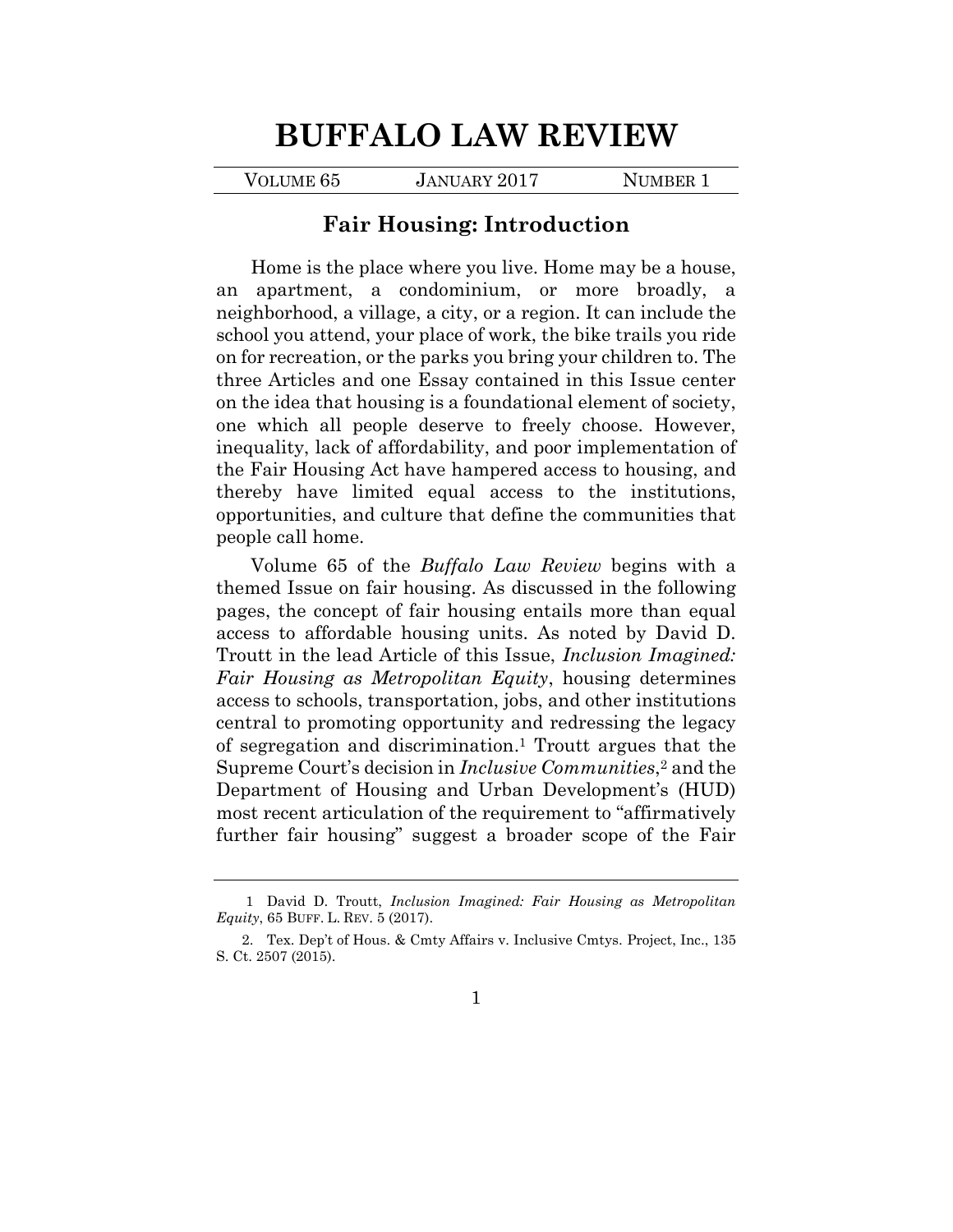Housing Act. Troutt then articulates a theoretical framework for metropolitan equity that bridges the gap between fair housing and what he describes as the "equitable potential" of the Fair Housing Act.

 Next, Andrea J. Boyack's Article, *Equitably Housing (Almost) Half a Nation of Renters*, documents the changing unequally incentivizes homeownership compared to rentals, homeowners. Even where public and private funding have been utilized to increase affordable units, Boyack notes that focus to scattered site single and two to four family units in face of the American Dream of homeownership to the reality of a nation of renters.3 Boyack describes how housing policy despite evidence suggesting the rental population outpaces the focus has been on large-scale multi-unit projects in lowopportunity neighborhoods. One solution Boyack advocates for to increase the quality of affordable housing, is to shift high-opportunity neighborhoods.

*Furthering Constitutional Meaning in the Administration of Fair*  actors and local governments to use race-conscious action calls for the use of strong empirical evidence to support the need for race-related policies, as well as a process for subjecting the proposed policy to public scrutiny, to alleviate of this approach to HUD's "affirmatively further fair In *Affirmatively Furthering Equal Protection: Housing*, Blake Emerson details an approach he terms "administrative equal protection" which would enable state without violating equal protection doctrine.<sup>4</sup> This approach concerns that the basis for race-related policy is nonarbitrary. Emerson then discusses the potential application housing" rule.

Sam Magavern and Aaron Bartley close out this Issue

<sup>3.</sup> *See generally* Andrea J. Boyack, *Equitably Housing (Almost) Half a Nation of Renters*, 65 BUFF. L. REV. 109 (2017).

<sup>4.</sup> *See generally* Blake Emerson, *Affirmatively Furthering Equal Protection: Constitutional Meaning in the Administration of Fair Housing*, 65 BUFF. L. REV. 163 (2017).